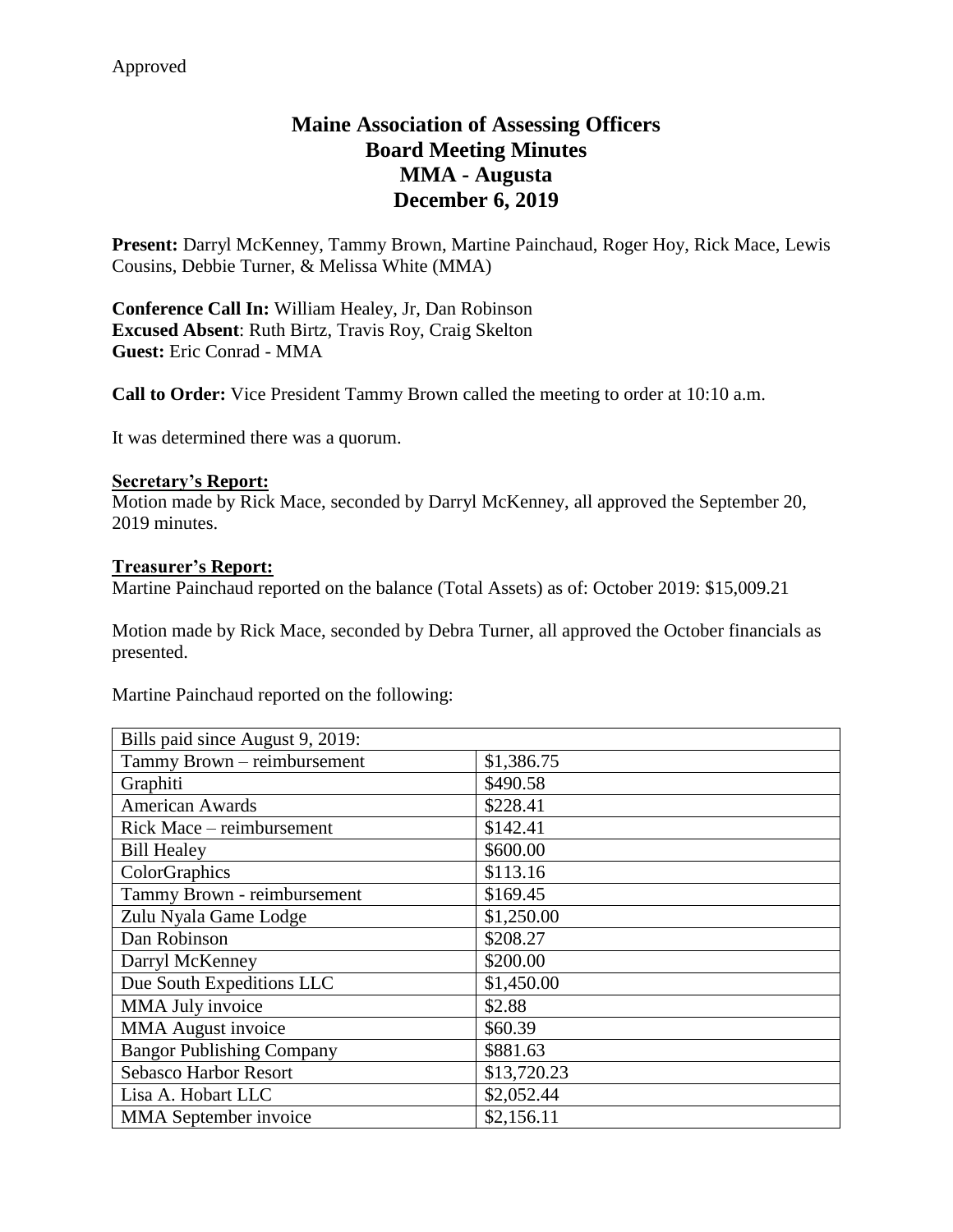| L-Soft International Inc    | \$500.00  |
|-----------------------------|-----------|
| Bill Healey – Stipend       | \$500.00  |
| Ruth Birtz – Stipend        | \$500.00  |
| Tammy Brown – Stipend       | \$500.00  |
| Martine Painchaud - Stipend | \$500.00  |
| Darryl McKenney - Stipend   | \$100.00  |
| Rick Mace – Stipend         | \$100.00  |
| Deborah Turner – Stipend    | \$100.00  |
| Roger Hoy - Stipend         | \$100.00  |
| Lewis Cousins – Stipend     | \$100.00  |
| Dan Robinson – Stipend      | \$100.00  |
| Travis Roy - Stipend        | \$100.00  |
| Craig Skelton – Stipend     | \$100.00  |
| <b>IAAO</b>                 | \$220.00  |
| Zulu Nyala Game Lodge       | \$1100.00 |
| Parsonage House             | \$837.54  |

### **Old Business:**

**Committee Reports:**

**Audit/Finance Committee:** Ruth Birtz was absent.

**Award & Scholarship Committee:** Rick Mace reported on the following:

He asked Tammy to bring scholarship criteria to the January board meeting.

**Calendar/Advertisers Committee:** Lewis Cousins reported on the following:

There was nothing new to report.

**Conference Committee:** Tammy Brown reported on the following:

Lisa Hobart will be returning to speak at the 2020 Fall Conference. Bill has almost all the sessions filled, and the goal is to get the registration form out early again this year. We intend to offer discount pricing for early registrations once again this year.

**Distance Leaning Committee:** Travis Roy was absent.

**Education Committee:** Bill Healey, Jr. reported on the following:

Lisa Hobart agreed to present at the 2020 Fall Conference Board of Assessment Review Workshop date has been finalized, it will be held on May 13, 2020. Northern Maine Spring Workshop date has been finalized, it will be held on April 24, 2020.

**Ethics Committee:** Travis Roy & Craig Skelton were absent.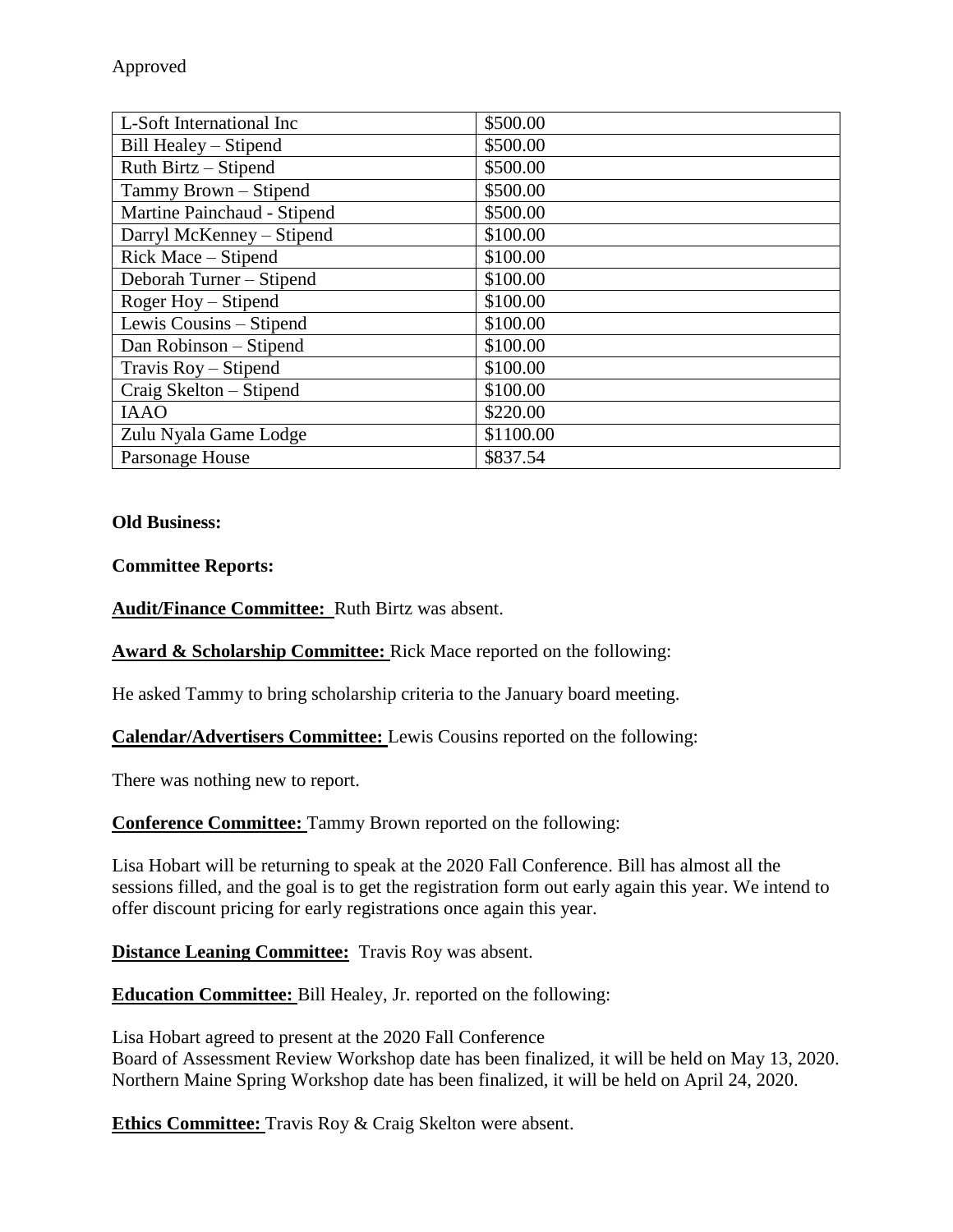# **Executive Board**: Ruth Birtz was absent

**Historian Committee:** Darryl McKenney there was nothing new to report

**Legislative Committee:** Darryl McKenney reported on the following:

There was a brief discussion on the Homestead exemption checks being issued by the State Treasurers Office.

**Membership Committee:** Roger Hoy reported on the following:

There are 255 paid members and 30 unpaid members as of December 6, 2019.

**Newsletter Committee:** Tammy Brown reported on the following:

Tammy requested articles or anything for the newsletter. She has to have all materials to MMA by next week.

### **New Business:**

2020 MAAO Meeting/Training schedule

• The group reviewed the 2020 MAAO Meeting/Training schedule and made adjustments

Motion made by Rick Mace, seconded Dan Robinson, all approved the 2020 Meeting & Training schedule

Fall Conference evaluation composite

• There was a brief discussion regarding the food temperature. Tammy will work with Melissa at Sebasco for next year to ensure all the food is hot.

### MAAO LSoft Listserv

• There was discussion on the new listserv platform. Melissa will send the information to Bill and Tammy to proof prior to rolling this service out to the membership.

### MMA/MAAO 2020 Administrative Services Agreement

- Eric Conrad discussed the listserv with the group. The listserv was pulled by MMA IT on 5/24. The new LSoft platform was up and running beginning in December.
- The Board members present and on the conference call still had concerns regarding the new contract amount, considering they did not have open use of the listserv for most of 2020. After much discussion it was agreed upon to accept the new MMA Contract.